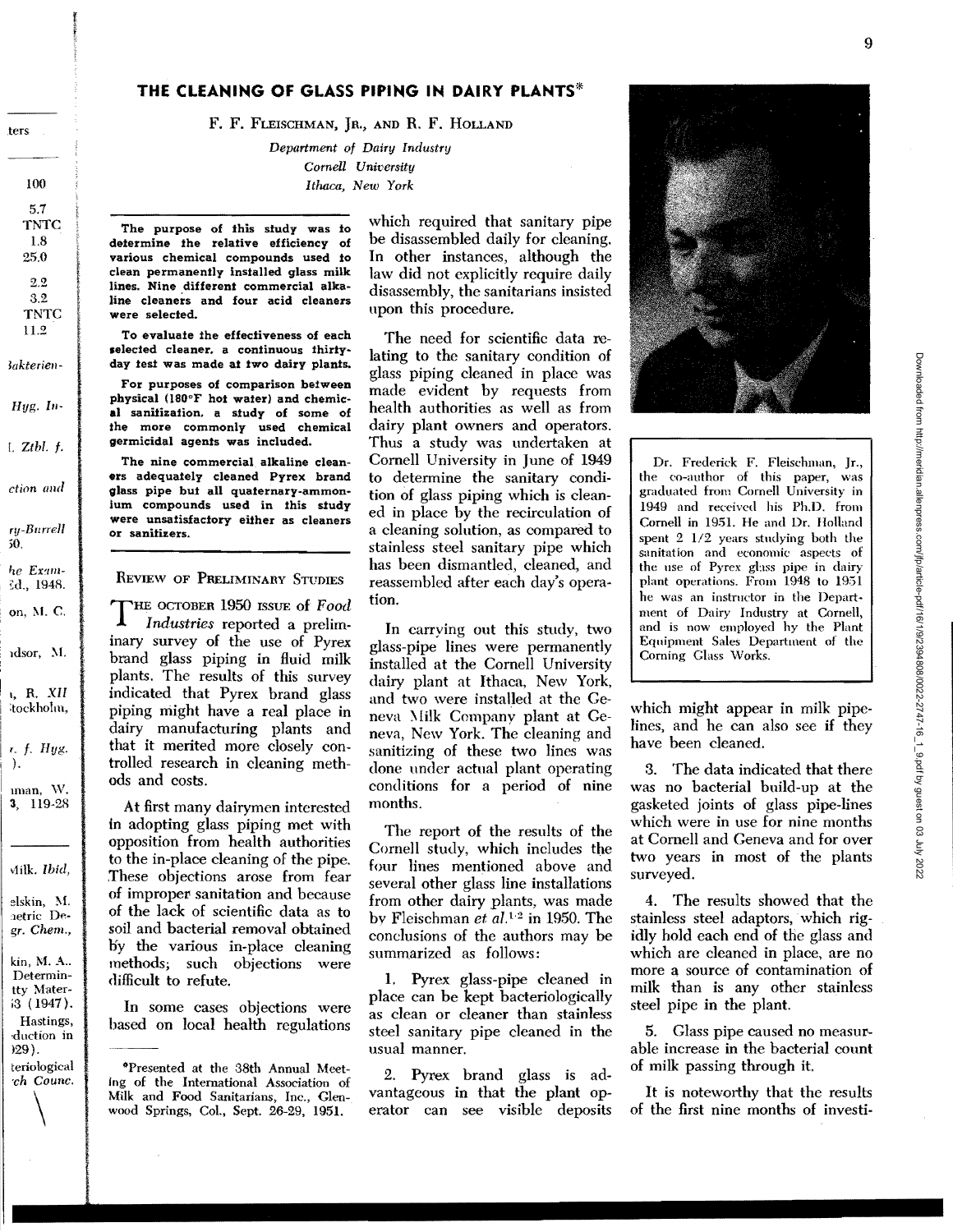gation at Cornell ciosely parallel the findings of Dr. A. C. Fay and his associates at H. P. Hood & Sons Company to Boston, Massachusetts.

Dr. Fay has had an excellent opportunity to become familiar with all aspects of the care, sanitation, and use of glass lines, since the Hood Company has been using glass pipe in increasing amounts since 1944. Thev now have over one-half a mile of Pyrex brand glass piping in their Boston plant. This glass piping has been in continuous service for transporting raw milk. hot milk, and cold pasteurized milk.

In a paper given at the University of Illinois, January 1950. Dr. Fay<sup>3</sup> reported on swab tests<sup>\*</sup> and rinse counts<sup>\*\*</sup> that were made periodically by the research department of H. P. Hood & Sons Company on the glass elbows used in their many lines. Dr. Fay summarized these data as follows:

Swab Test<sup>®</sup>

"1. There are no significant differences between the counts on the pasturized and raw milk lines.

2. Four hundred eighty-four swab samples or 26% showed no growth.

3. One thousand six hundred swab samples or 86% showed plntes with not over two colonies each (within the limits of experimental error).

4. One thousand eight hundred and two swab samples or 96.9S' showed plates with not over 5 colonies each.

5. Only 58 swab samples or 3.1% showed more than 5 colonies each."

<sup>o</sup>The glass elbows were removed and usually *six* swab samples were taken, three swahs from each of the two ends of the elbow. The swabs were rinsed in 10 cc of isotonic salt solution. One cc of this sample was plated.

**"**"After rinsing the glass elbows with 100 cc of sterile water, 1 cc of the rinse water was plated.

"1. Sixty out of 323 samples or  $18.6%$  showed no growth.

out of 323 samples or 55.1% showed trisodium phosphate and sterilizing<br>not over one colony each with chlorine. not over one colony each.

3. Two hundred fifty-six out of  $323$  samples or  $79.2%$  showed no more than two colonies each. which is within the limits of experimental error.

4. Three hundred three out of 323 samples or 93.8<sup>7</sup> showed not over 5 colonies each.

5. Only 20 samples or 6.2% showed more than 5 colonies per plate."

In addition to the investigations at Cornell University and at the research laboratory of the H. P. Hood & Sons Company. J. J. Sheuring and H. B. Henderson<sup>4</sup> have issued a preliminary report giving the results of a study of the sanitation of a glass raw milk line at the University of Georgia. Although the results of the rinse counts of these two workers are not directly comparable with Dr. Fay's work because of different techniques employed"", the Georgia workers' investigations represent an interesting aspect of glass-pipe research not included in any of the reports previously cited. At the October 1950 meeting of the INTERNATIONAL Association of Milk and Food SANITARIANS at Atlantic City, New Jersey, Dr. Sheuring made the following statements:

"1. Glass pines will easily withstand sudden changes of temperature from  $40^{\circ}$ F. to  $130^{\circ}$ F. Higher temperatures have been used for wash water in some instances.

2. The glass pipes were not completely disassembled for eighteen months. when the gaskets were

Rinse counts<sup>\*\*</sup> " removed in order to show them at *this* meeting. Data are given on page 12 that indicate the glass pipes can be washed and sanitized effec-2. One hundred seventy-eight tively by washing with a solution of

> 3. After eighteen months of use, no glass pipes have been broken and no replacements have been necessary.

> 4. One set of sulfur-free mbber gaskets were used for eighteen months. No trouble was encountered at any time with leaky gaskets. No evidence was obtained that indicated than any seepage occurn•(l between the gaskets and the glass.

> 5. Glass pipes are certainly adaptable for receiving cold milk in the modern dairy.

> 6. The expense of installing glass pipes is less than stainless steel. The lahor involved in washing and sterilizing the pipes in almost negligible.

> 7. In this study no breakage has yet occurred so the replacement factor has been insignificant.

S. Glass pipes should be so arranged, especially in the small dairv. that a dosed circuit is obtained for washing and sterilizing.

9. The longest pipe in the installation does not exceed ten feet in length. Short pipes are satisfactory for use in small dairies.

10. Continued washing and sterilizing of the pipes, as used in this study, do not discolorize the glass pipes.

11. After eighteen months of use, practically no milkstone exists on the glass pipe."

# CLEANING CoMPOUND RESEARCH

While the results of these initial investigations represent an important contribution, their main effect has been to stimulate interest in the further use of glass pipe throughout the dairy industry. This interest has raised many questions left ur tioned to solv was d· pand I

The

was sel efficien tures u stalled line cl< more ( indush  $ma<sub>g</sub>$ or<sub>]</sub> with t differe!  $ers \frac{6}{2}$ and  $lec$ <sub>ed</sub> consido  $ma\ddot{g}$  b tative  $me\bar{g}$ cia  $\mathrm{ket}$ Sinco fluence two mi ferent the pu the mil with  $a$  $ma\ddot{B}$ ly  $nes_{\aleph}^{\aleph}$  and **Compa**  $York,$ tween har**d**ne  $T^{\epsilon}_{\mathbf{\Phi}}$   $\epsilon$ each se 30-day on cacl  $ers, \overset{\sim}{\approx}$ line an• ttsed a with  $e<sub>i</sub>$ the san of the : on  $11/$ porting  $milk;$  ' were t glass h peratur (The publication in the second from http://meridian.allenpress.com/jearn-particle-point the same meridian.allenpress.com/jearn-particle-point by weak article-point by glass.com/jearn-particle-point by glass.com/jearn-particle-p

(·lt·nnin in these

per sec

10

<sup>&</sup>lt;sup>000</sup>In the Georgia study, 10 gallons of sterile water were circulated through the glass line after sanitization. This water was then plated to determine the bacterial count per cc of water after circulation.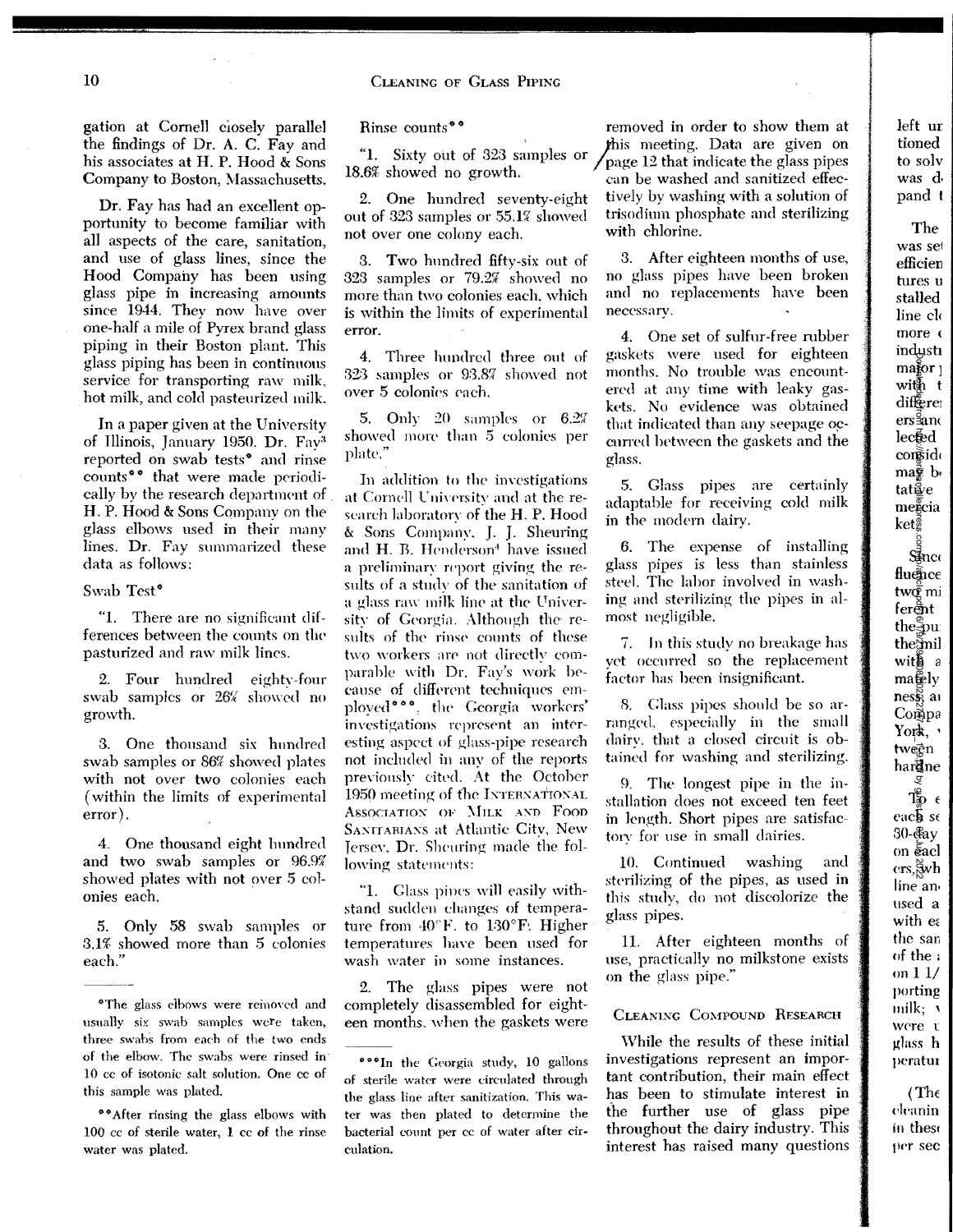them at iven on ISS pipes ~d effeclution of erilizing

s of use, broken *:e* been

~rubber eighteen ~ncounttky gas- )btained page ocand the

~ertainly )ld milk

nstalling stainless n wash- ?s in al-

(age has a cement tt.

•e so are small t is ob- ~rilizing.

the inten feet satisfac- 'S.

tg and used in rize the

mths of 1e exists

:SEARCH

;e initial 1 imporin effect :erest in ss pipe try. This [Uestions

left unanswered by the aforementioned investigations. In an attempt to solve some of these problems, it was decided to continue and expand the Cornell investigation.

The first portion of this study was set up to determine the relative efficiency of various chemical mixtures used to clean permanently installed glass milk-lines. Since alkaline cleaners are less expensive and more commonly used in the dairy industry than are acid cleaners, the major portion of the work was done with the alkaline products. Nine different commercial alkaline cleaners and four acid cleaners were selected for the study. They varied considerably in composition but may be considered to be representative of many of the better commercial products now on the market.

Since water hardness exerts an influence on the action of cleaners, two milk plants using water of different hardnesses were selected for the purpose of this study. One was the milk plant at Cornell University with a water supply of approximately five grains per gallon hardness, and the other the Geneva Milk Company plant at Geneva, New York, with a water supply of between 14 and 17 grains per gallon hardness.

To evaluate the effectiveness of each selected cleaner, a continuous 30-day test was made at both plants on each of six of the alkaline cleaners, while the remaining three alkaline and the four acid cleaners were used at one of these plants only, with each test being conducted for the same period of time. The tests nf the alkaline products were made on 1 1/2-inch glass pipe lines, transporting both raw and pasteurized rnilk; whereas, the acid products were used to clean a 1 1/2-inch glass holding tube on a high-temperature short-time pasteurizer.

(The velocity at which the deaning solutions were circulated in these lines ranged from one foot per second to 10 feet per second.)

The cleaning procedure used for testing the alkaline products was as follows:

1. The system was rinsed with water at 100°F to ll0°F until the water flowed clear.

Valves and fittings were brushed with cleaner solution.

3. The alkaline cleaning solution was circulated (at the concentration recommended by the manufacturer) for 10 to 15 minutes at 130°F to 150°F.

4. The cleaning solution was rinsed from the system with water at 65°F to 100°F until this rinse water flowed clear.

This procedure is the same as that recommended by the glass manufacturer with but one notable exception in step three. It is normally recommended that a sponge -made from natural or synthetic material and of a size ranging from 2 1/2 to 3 times the diameter of the pipe to be cleaned-should be pumped through the pipe line twice during the circulation of the cleaning solution. This step in the cleaning procedure was intentionally omitted to facilitate observations on the ability of each cleaning compound to remove visible soil from the line under study.

The following cleaning procedure was used for testing the acid products on the glass holding tube of the high-temperature short-time pasteurizer.

1. The machine was flushed with cold water.

2. Valves and fittings were brushed with the acid solution.

3. The acid cleaner was circulated (at the concentration recommended by the manufacturer) for 30 minutes at l40°F to 160°F.

4. The machine was flushed with hot water at 160°F for 5 minutes.

5. Alkaline cleaning solution at a concentration of 2 pounds to 25

gallons of water at 140°F to 160°F was recirculated for 20 minutes.

6. The unit was flushed with cold water.

7. Bactericidal solution was circulated through the machine for 20 minutes.

8. The machine and holding tube were drained.

In addition to the alkaline and acid cleaners, three quaternaryammonium cleaner-sanitizers were tested to determine their relative cleaning efficiencies. It was originally intended to study each of these for a 30-day period but this became impossible because of the excessive surface film which was built up inside the glass pipe line and, as a consequence, the period had to be shortened to 15 days.

At regular intervals during the test period of cleaning with each product, the lines were examined for visible soil, milkstone, or other deposits on both the inner surface of the glass tubing and on the rubber interface gaskets between each section of tubing. The first method of examination tried was the use of an ultraviolet light emitting a wave-length of  $3660A^{\circ}$  which was directed into the open end of the glass tubing. Milkstone, if present, should fluoresce when exposed to this light. This method was not satisfactory because the light could not be directed against the inner surface of the pipe, and thus visual inspection was relied upon to detect any film build-up.

To prevent any carry-over of milkstone or other soil on the inner surface of the glass from one 30-day test period to the next, an acid cleaner was used in place of the alkaline cleaner for two days before testing a new material. During this treatment a sponge was circulated with the acid cleaner.

Following the cleaning and sanitizing of the milk lines, swab samples were taken from the inside surface of the glass and interface gaskets, and plated to determine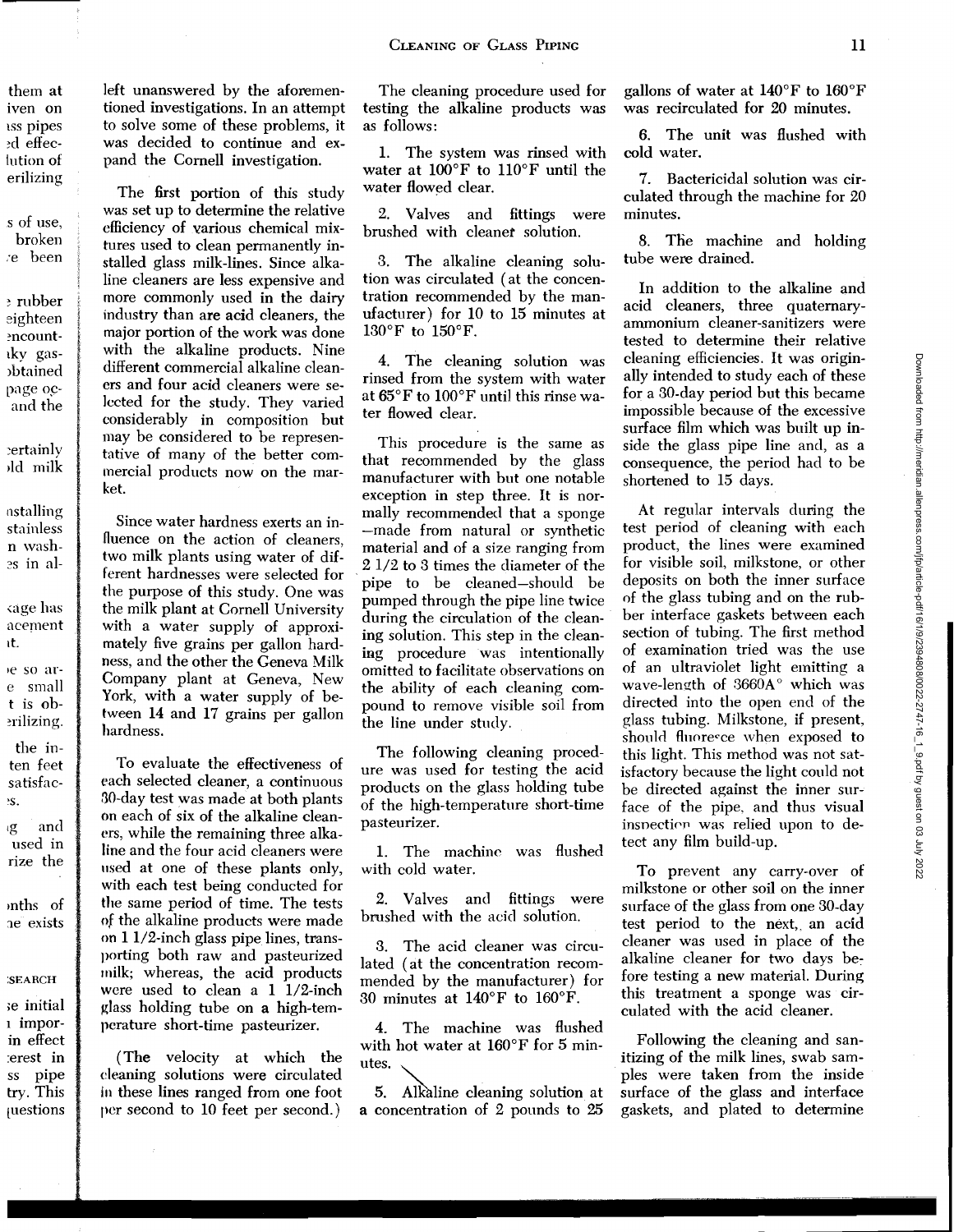the total bacterial and the coliform counts. The swabbing technique, buffer solution, and media used have been previously described by the authors,<sup>1</sup> with the exception that when bacterial counts were to be obtained from lines sanitized with the hypochlorite agents, the buffer solution was modified by the addition of 0.5 gram of sodium thiosulphate per liter of buffer. This served to counteract the residual chlorine which might be picked up by the swab from the glass surface.

### **STANDARDS**

Before any appraisal could be made as to what constituted satisfactory sanitization some arbitrary standard was needed. It is generally agreed that a milk container is satisfactorily sanitized when it does not contain more than one organism per milliliter of content. This was adopted as the standard for satisfactory sanitization in this study.

The area swabbed was approximately one inch long for each pine size studied. The volume in milliliters of the pipe included for each swab was calculated from the nipe diameter. This milliliter figure was used as a standard and the figures are shown in table l.

TABLE 1 - SUGGESTED STANDARDS FOR SATISFACTORY SANTIZATION OF GLASS PIPE LINES

| Pipe size<br>   | Bacteria per<br>inch swabbed<br><b>Chairman Committee Concerts Committee Committee Committee Committee Committee Committee Committee Committee Committee</b> |  |  |  |  |  |
|-----------------|--------------------------------------------------------------------------------------------------------------------------------------------------------------|--|--|--|--|--|
| 1"              | 13                                                                                                                                                           |  |  |  |  |  |
| 11/2"           | 30                                                                                                                                                           |  |  |  |  |  |
| 2"              | 50                                                                                                                                                           |  |  |  |  |  |
| $2 \frac{1}{2}$ | 80                                                                                                                                                           |  |  |  |  |  |
| -3"             | 115                                                                                                                                                          |  |  |  |  |  |
| ودر             | 200                                                                                                                                                          |  |  |  |  |  |

Most of the criticism of the inplace cleaning of glass lines has been directed toward the rubber interface gaskets which is used when two sections of glass are fastened together. To provide a more adequate analysis of the sanitization of glass lines, one swab sample was obtained from the gasket for each swab taken from the glass. In reporting the data, therefore, if the glass plus the adjacent gasket had a total count above that of the standard, *both* samples were reported as *above* standard. By using this method of reporting the data, the point was most susceptible to contamination, the gasket, was given equal weight with the glass line to which it was adjacent. Thus even though the swab obtained from the glass was sterile, if the swab obtained from the gasket was above the standard, both samples were reported as being above standard.

Swab samples were obtained from stainless steel sanitary pipe both at Cornell and Geneva where the pipe had been disassembled, cleaned, reassembled, and sanitized, according to the usual procedures. Such samples provided a basis for comparison between the two types of sanitary piping.

Additional swab samples were obtained from the stainless steel adaptors which fasten securely each· end of the glass line. These adaptors are short sections of stainless steel sanitary pipe, and are cleaned in place by the same methods used on the glass. This provided a limited comparison between the sanitizing of permanently installed glass piping and permanently installed stainless steel sanitary piping.

## ExPERIMENTAL RESULTS AND **DISCUSSION**

### *Cleaning Compounds*

Although the nine alkaline cleaners varied widely in composition, no differences in their cleaning action or efficiency were noted during the course of this experiment. There was no case of any milkstone, film, or other visible soil deposits built up on the glass lines during the 30-day period in which each compound was used.

The four acid cleaners were used to clean a 1 1/2-inch glass holding tube on a high-temperature shorttime pasteurizer. This glass holding tube was never dismantled ex-

cept for inspection during the experiment. The glass, cleaned according to the procedure outlined previously, appeared clear and bright at all times regardless of the acid cleaner used.

# *Experimental Procedure*

The original work by Fleischman et al.<sup>2</sup> showed that glass milk lines can be satisfactorily sanitized by the recirculation of hot water (above 185°F) or the flowing of steam through these lines for 5 minutes. For purposes of comparison between physical and chemical sanitization, a study of some of the more commonly used chemical agents was included.

For this phase of the study, three hypochlorite compounds and four quaternary-ammonium compounds were selected. Two types of quaternary-ammonium compounds were employed. The first was a straight aqueous solution used solely as a sanitizing agent, and the second was a group of three quaternary-ammonium detergent sanitizers which had been compounded with complex phosphates and other alkalies or with organic acids.

Each cf the hvpochlorite compounds and one of the quaternaryammonium compounds circulated for 5 minutes, at 100°F, at a concentration of 200 parts per million. Each of these compounds was tested separately for a continuous 30 day period.

The three quaternary-ammonium detergent-sanitizers were used alone as the sole cleaning and sanitizing agent after the lines had been thoroughly rinsed. These three compounds were the ones tested for the 15-day period, as previously mentioned.

#### *Sanitization*

The bacterial counts which were obtained in these studies are shown in table 2. Those from the stainless steel sanitary pipe which was dismantled, cleaned, reassembled, and sanitized with hot water are given in column L Column 2 presents

 $-\frac{1}{T}$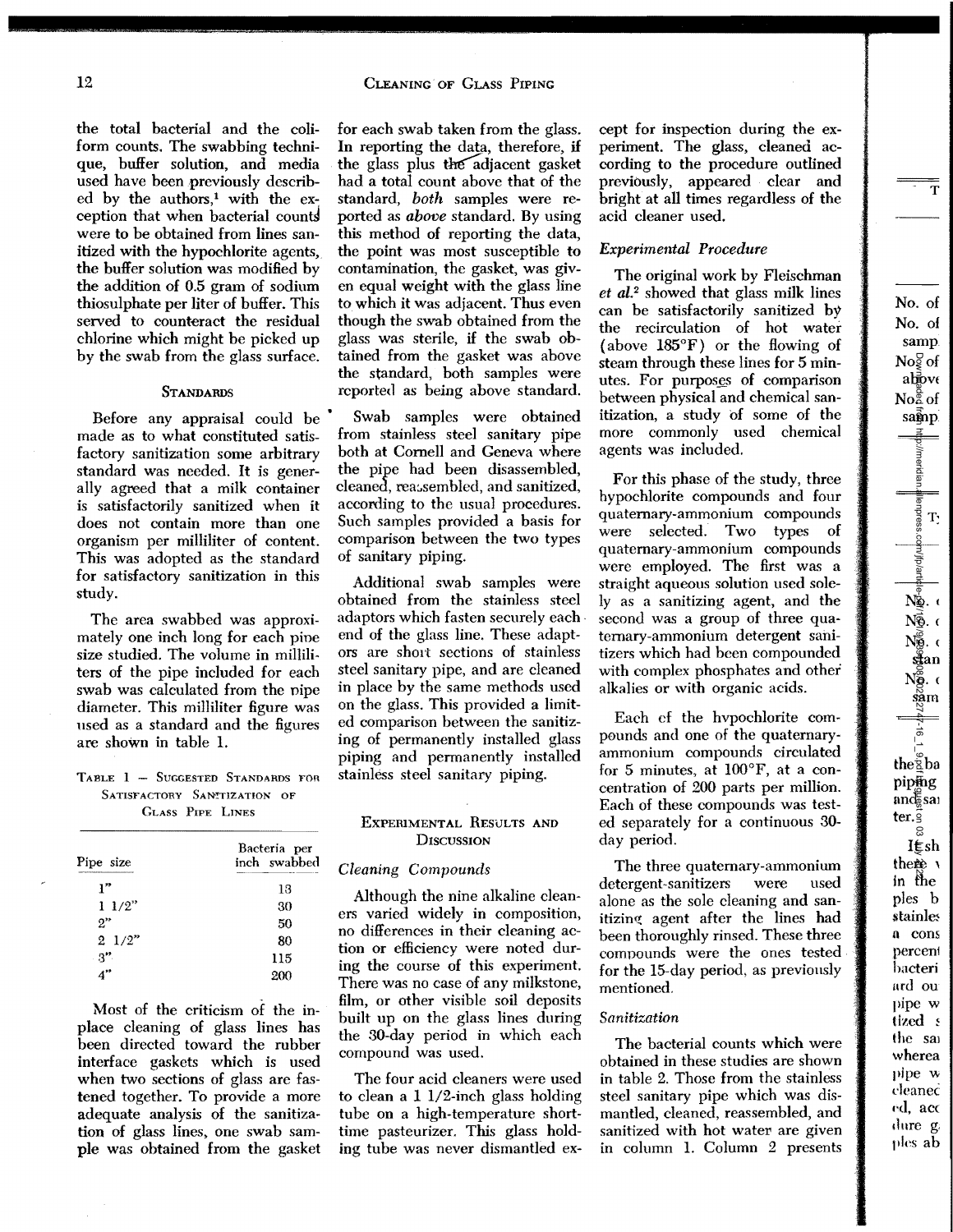|                            |  |  | Table 2 – Results of Bacterial Counts Obtained from Steel and Glass Sanitary Pipe |  |  |  |  |  |  |  |  |
|----------------------------|--|--|-----------------------------------------------------------------------------------|--|--|--|--|--|--|--|--|
| USING DIFFERENT SANITIZERS |  |  |                                                                                   |  |  |  |  |  |  |  |  |

| Columns                                                                                |                                                 |                   | 2                                                                      |                          | 3                    |                                      | 4                                    | 5.                       |                      |  |
|----------------------------------------------------------------------------------------|-------------------------------------------------|-------------------|------------------------------------------------------------------------|--------------------------|----------------------|--------------------------------------|--------------------------------------|--------------------------|----------------------|--|
| Type of sani-<br>tizer used<br>$\left  \text{Hot } \text{ water} \right $<br>Hot water |                                                 |                   | 200 ppm chlorine<br>$(Combound \#1)$                                   |                          |                      | 200 ppm chlorine<br>$(Compound \#2)$ | 200 ppm chlorine<br>$(Compound \#3)$ |                          |                      |  |
|                                                                                        | <b>Stainless</b><br>steel<br>control<br>samples | Steel<br>adaptors | $\text{Glass} +$<br>gaskets                                            | <b>Steel</b><br>adaptors | $Class +$<br>gaskets | <b>Steel</b><br>adaptors             | $Class +$<br>gaskets                 | <b>Steel</b><br>adaptors | $Class +$<br>gaskets |  |
| No. of samples                                                                         | 92                                              | 132               | 80 <sub>1</sub>                                                        | 20                       | 90                   | ∥16                                  | 196                                  | ∥16                      | 196.                 |  |
| No. of sterile<br>samples                                                              |                                                 |                   | $\ 23 \ (25\%) \  55 \ (42\%) 225 \ (28\%) \  13 \ (65\%) 48 \ (53\%)$ |                          |                      | 9(56%) 39                            | $(41\%)$ 8                           |                          | $(50\%)$ 33 $(34\%)$ |  |
| No. of samples                                                                         |                                                 |                   |                                                                        |                          |                      |                                      |                                      |                          |                      |  |
| above standard                                                                         | $(40\%)$ 30<br> 37                              | (23%)             | 24 (3%)                                                                | (5%)<br>1                | (0%<br>$\bf{0}$      | (25%)<br>$\overline{4}$              | 6<br>(6%)                            | (6%)<br>$^{\circ}$ 1     | (3%)<br>3            |  |
| No. of <i>coli</i> positive<br>samples                                                 | 6                                               | $\boldsymbol{2}$  | $\theta$                                                               | $\bf{0}$                 | $\theta$             | $\theta$                             | $\bf{0}$                             | $\theta$                 | $\bf{0}$             |  |
|                                                                                        |                                                 |                   |                                                                        |                          |                      |                                      |                                      |                          |                      |  |

| <b>Columns</b>                   |                                                             |                      |                                           |                                                           |                                                             |                      |                                                             |                      |  |
|----------------------------------|-------------------------------------------------------------|----------------------|-------------------------------------------|-----------------------------------------------------------|-------------------------------------------------------------|----------------------|-------------------------------------------------------------|----------------------|--|
| Type of sanitizer<br>used        | 200 ppm quaternary<br>ammonium solution<br>(Compound $#4$ ) |                      |                                           | 200 ppm quaternary<br>ammonium solution<br>(Compound $#5$ | 200 ppm quaternary<br>ammonium solution<br>(Compound $#6$ ) |                      | 150 ppm quaternary<br>ammonium solution<br>(Compound $#7$ ) |                      |  |
|                                  | Steel<br>adaptors                                           | $Class +$<br>gaskets | Glass $+$<br>Steel<br>gaskets<br>adaptors |                                                           | <b>Steel</b><br>adaptors                                    | Glass $+$<br>gaskets | Steel<br>adaptors                                           | $Class +$<br>gaskets |  |
| No. of samples                   | 16                                                          | 96                   | 34                                        | 132                                                       | 8                                                           | 48                   | I10                                                         | 48                   |  |
| No. of sterile samples           | 12(71%)                                                     | 39<br>$(41\%)$       | (53%)<br>18                               |                                                           | 45 $(34\%)$ 5 $(62\%)$                                      | 9(19%)               | (20%)<br>$\overline{2}$                                     | (13%)<br>6           |  |
| No. of samples above<br>standard | 0                                                           | $9(10\%)$            | (18%)<br>6.                               | $(18\%)$<br>24                                            | 2(25%)                                                      | $18(38\%)$           | (40%<br>$\overline{4}$                                      | (75%)<br>36          |  |
| No. of coli positive<br>samples  | $\bf{0}$                                                    | 0                    |                                           | $\Omega$                                                  | 2                                                           | 14                   | 2                                                           | 2                    |  |

the bacterial counts of the glass piping which had been cleaned and sanitized in place with hot water.

It should be noted that although there was only a slight difference in the percentage of sterile samples between the glass and the stainless steel pipe lines, there was a considerable difference in the percentage of samples which had bacterial counts above the standard outlined in table 1. The glass pipe which was cleaned and sanitized showed only 3 percent of the samples above the standard, whereas the stainless steel sanitary pipe which had been dismantled, cleaned, reassembled, and sanitized, according to the usual procedure gave 40 percent of the samples above the standard.

Columns 3, 4, and 5 show the results obtained when three different hypochlorite solutions were used as sanitizing agents. The data in these three columns indicate that there was little or no difference in the germicidal efficiency of the three compounds. When the results are compared with results obtained using heat as the sanitizing agent, there are again only slight differences. This would indicate that either hot water or a 200-partsper-million solution of hypochlorite will satisfactorily sanitize glass pipe lines.

The results obtained using a quaternary-ammonium sanitizer only (compound  $#4$ ) are shown in column 6. This compound was used at a 200-parts-per-million concentration after the glass line had been washed with a good alkaline cleaner and thoroughly rinsed. The bacteriological results obtained compare favorably with the results obtained while using either hot water or a 200-parts-per-million hypochlorite solution. From a practical standpoint, however, this compound was unsatisfactory because a film was built up on the inner surface of the pipe and gaskets before the end of the 30-day test period.

The results obtained when using two alkaline detergent-sanitizers (compounds  $#5$  and  $#6$ ) at a quaternary concentration of 200 parts per million to clean and sanitize  $f$ he glass lines are given in columns 7 and 8. Not only were the bacterial counts in the glass lines higher in both cases than the

schman lk lines zed by water ving of r 5 minparison cal sanof the hemical

y, three ad four *ipounds* pes of *v*ounds was a ed soleand the ee quant saniounded id other ds.

te comternaryrculated t a conmillion. vas test-10us 30-

monium used and sannes had ese three s tested eviously Downloaded from http://meridian.allenpress.com/jfp/article-pdf/16/1/9/2394808/0022-2747-16\_1\_9.pdf by guest on 03 July 2022